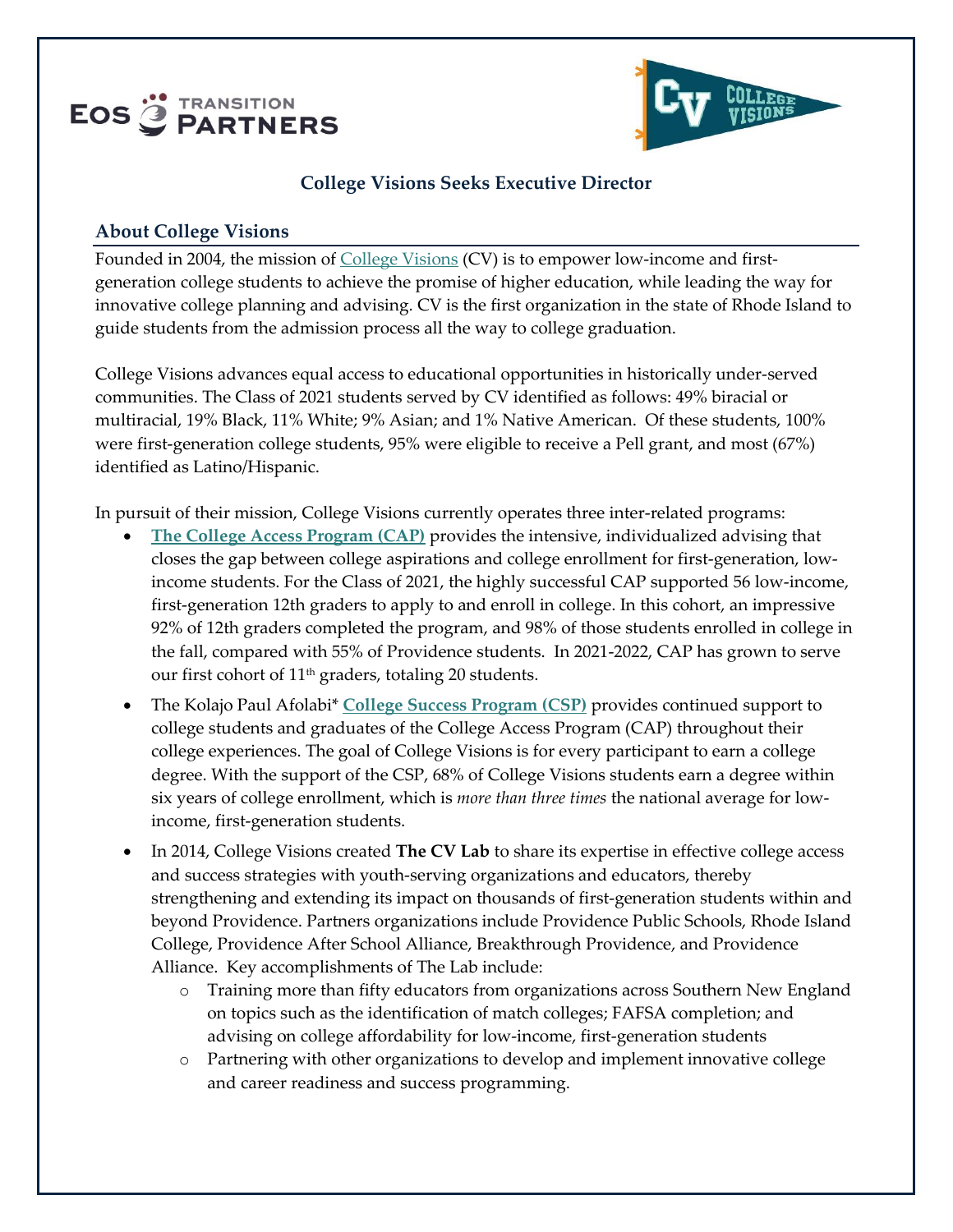Headquartered in Providence, RI, College Visions has a staff of eleven and an annual budget of approximately \$800K. College Visions is overseen by a highly engaged, mission-driven 11-member Board of Directors comprised of community representatives, K-12 champions, and local business leaders. CV is currently being led by long-tenured staff member and Interim Executive Director Moira Hinderer, who will step back into her role as the Director of Development once an ED is hired.

# **Opportunity Going Forward**

College Visions is a dynamic non-profit organization with an outstanding record of success and ambitious plans for growth and sustainability. The Executive Director (ED) will lead a team of passionate, mission-driven young leaders at this exciting point in the organization's development. She/He/They will have the opportunity to spearhead these plans for expanded impact through the overall administration and management of the organization, including programs, fundraising, and operations. The ideal candidate will have a strong commitment to the college access and success outcomes of low-income, first-generation students and an overall commitment to promote equitable access to opportunity in Rhode Island. They will also value diversity, participatory and studentcentered leadership, being a life-long learner, and a work culture and environment that practices inclusion.

Working collaboratively with a diverse, mission-driven staff as well as an active and supportive Board of Directors, the ED will provide strategic, hands-on leadership and direction to advance CV's mission and to sustain its impact and fiscal health. In addition to effectively and efficiently managing the organization and its people, high priorities for the ED include:

- Increasing the visibility and awareness of CV's work and impact.
- Determining and enacting the most effective strategies to grow and sustain CV's fundraising program.
- Continuing to advance CV's commitment to diversity, equity, inclusion, belonging and justice (DEIBJ) in its programs, practices, and culture.
- Strategically identifying and cultivating relationships and partnerships with government leaders and organizations of relevance to CV's goals.
- Exploring innovative service models/delivery to expand impact, align with emerging trends and needs in secondary school/higher education, and increase efficiency.
- Coaching and supporting the skill development and leadership of CV staff, many of whom are early-career professionals.
- Navigating and mitigating the continued effects of COVID-19 on the organization's programs, staff morale, culture, and operations, including the future of remote/hybrid work.

# **Desired Credentials/Profile of the Ideal Candidate**

- Experience with and passion for youth development, mentoring, K-12 education, college access/success, and/or work with low-income, immigrant students and families.
- Lived experience as a first-generation college graduate or direct experience working with this population.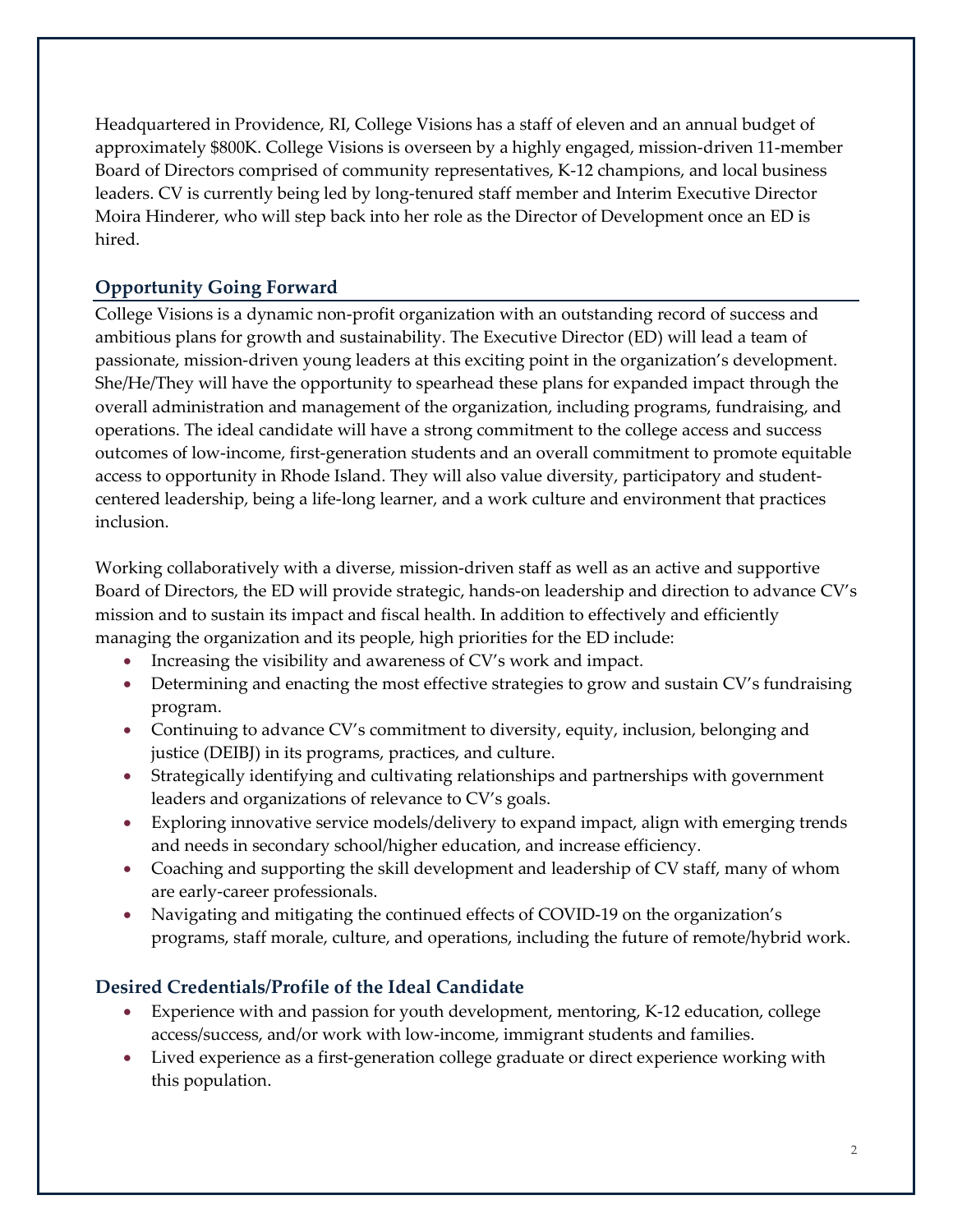- Experience starting up and/or significantly growing a program, service, or organization *preferred.*
- Non-profit management experience (Director+) *preferred.*
- Knowledge of and direct professional experience in Rhode Island *preferred*; if not, a strong ability and desire to get involved and ingrained in the local community will be critical to success.
- Multilingual abilities a plus.

# **Skills and Experience**

### **Motivating, Mission-Driven Leader Committed to Fostering a Diverse and Inclusive Environment**

- Unwavering belief in and passion for College Visions' mission and vision.
- Leadership style that aligns with and amplifies College Visions' [Values:](https://collegevisions.org/about-us/values/) Be Transformative, Strive for Equity, Support Honest Conversations, Value Identity, Deliver Excellence.
- Strong commitment to diversity, equity, inclusion, belonging, and justice (DEIBJ) with a detailed understanding of the demographic CV serves and a deep interest in proactively advancing the organization's DEIBJ work.
- Supportive, accessible, and authentic staff leader who can relate to and value the diverse experiences of all who engage with College Visions.
- Facilitates organizational change via an inclusive approach that cultivates contributions from a variety of stakeholders, including students and alumni.
- Adept at synthesizing feedback and trends to drive clear, decisive action; comfortable making the ultimate decision.

#### **Savvy Networker, Communicator, Relationship Builder and Fundraiser**

- Able to clearly and passionately articulate the mission of CV to a wide variety of audiences, including a compelling personal connection to the organization's work.
- Driven and excited by the opportunity to expand the network of organizations, donors, board members, and government leaders supporting CV's work.
- Enthusiastic, seasoned fundraiser adept at strategically identifying, stewarding, and sustaining new donors.
- Astute leader able to navigate and balance competing interests and engage effectively with state/local officials and community activists to advance CV's goals.
- Comfort and delight in serving as the primary external representative of College Visions at in-person and online events as well as on social media.
- Strong verbal and written communication skills, including the ability to write grants.
- Able to communicate and connect effectively with CV's students and families.

#### **Empowering Manager and Developer of Team and Individual Performance**

- Authentic, accessible, involved leader who builds and sustains trust and a collaborative work environment.
- Serves as a mentor to others by modeling effective management practices and coaching staff in skill and professional development.